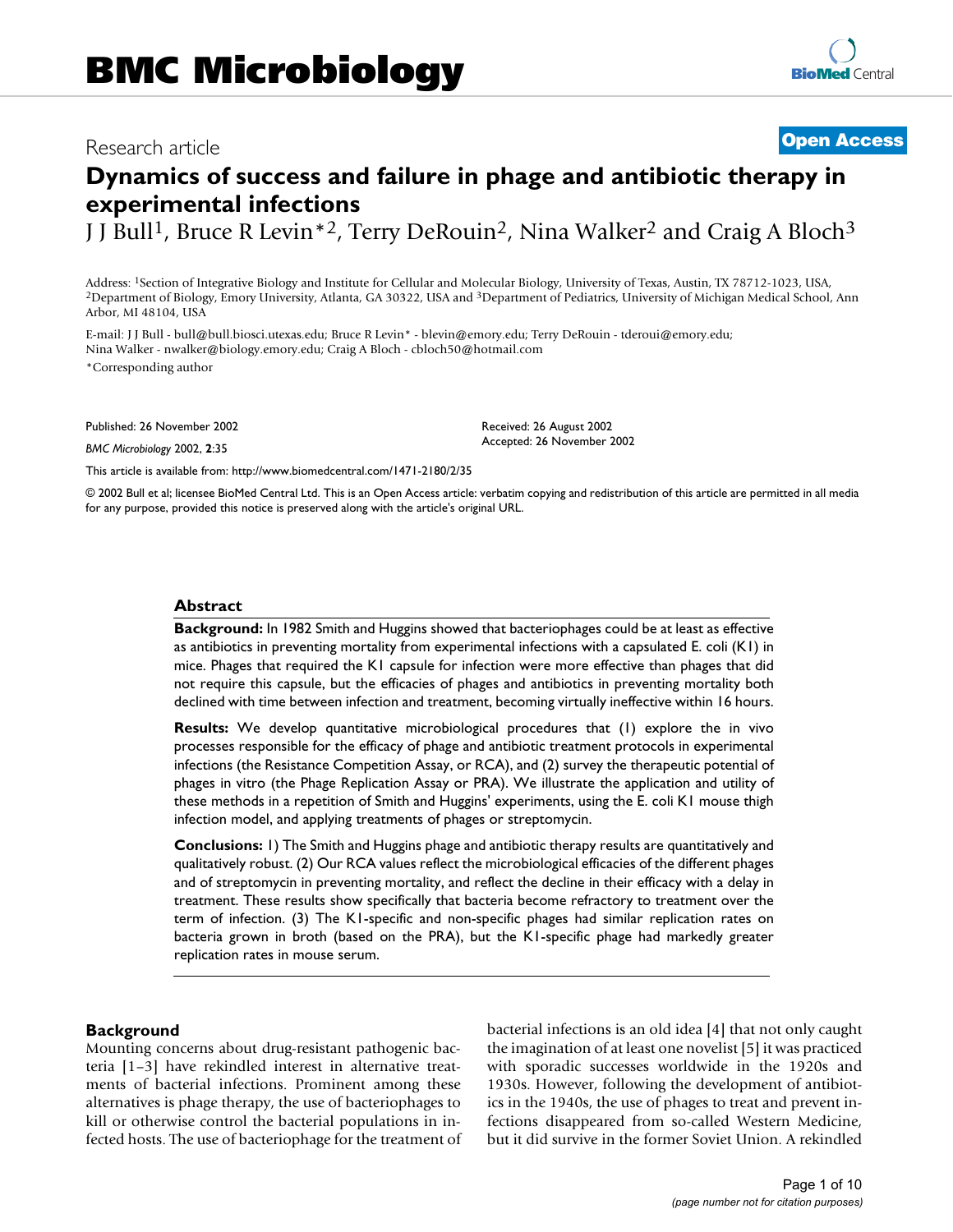[interest in phage therapy over the past decade has inspired](http://www.phage.org) historical reviews, increased our awareness of a substantial body of phage therapy work from Eastern Europe [6– 8], resulted in the West's "discovery" of the Eliava Institute (a one-time vast and thriving phage therapy research and production facility in Tiblisi, Georgia [9]), and motivated the formation of companies developing phage therapy (Biophage Inc. of Montreal, Canada; Exponential Biotherapies Inc. of Port Washington, NY; Intralytix of Baltimore, MD). In recent years this renewed interest in phage therapy has been displayed in articles in the popular press, (e.g., Kuchment 2001, Superbug Killers, News Week, Dec. 17, 2001 50–51) and, of course, reviews and discussions [on the internet, \[http://www.phage.org\]; \[](http://www.phage.org)[http://www.ev](http://www.evergreen.edu/user/T4/PhageTherapy/Phagethea.html)[ergreen.edu/user/T4/PhageTherapy/Phagethea.html\].](http://www.evergreen.edu/user/T4/PhageTherapy/Phagethea.html)

Renewed interest in phage therapy is also evident from recent empirical studies of phage therapy [10–15] and theoretical excursions into the population dynamics of phage therapy [16,17]. This rebirth has also revived attention to earlier experimental work on phage therapy and prophylaxis, including several impressive studies using phage to treat and prevent bacterial infections in mice, calves, piglets and lambs by H. Williams Smith, M.B Huggins and their colleagues [18–20].

The earliest of the Smith and Huggins studies [18] is especially instructive in this light. Using experimental, lethal infections of an *E. coli* 018:K1:H7 into the mouse thigh, it showed: (i) phage were at least as effective as antibiotics in preventing mouse mortality; (ii) not all phages were equally useful, rather those that required the K1 antigen for infection were superior to phages not requiring K1; (iii) survival declined with a delay in treatment, even though the treatment was applied well before untreated mice had overt symptoms of the infection. Perhaps most importantly, Smith and Huggins [18] also provided information about the dynamics of phage treatment – the changes in bacterial and phage densities over the course of the infection. Ultimately, the efficacy of antibacterial therapy has to be measured by the rate at which it eliminates the symptoms of the infection. Microbiological data on the course of infections with and without treatment – the population dynamics of the treatment process – provide a means to understand how treatment operates and allows one to compare, modify and improve therapeutic protocols.

The present study is offered in the spirit of continuing the precedent set by Smith and Huggins for analyzing the population dynamics of phage and antibiotic therapy. We use their infection model to develop and illustrate the use of two quantitative methods that facilitate understanding, comparing and developing methods of antibacterial therapy and protocols for their application. One method provides a facile measure of efficacy of treatment that is independent of the clinical outcome of infection and can be applied on a tissue- and time-specific basis for any form of treatment to which bacteria can acquire resistance. The other method is a simple procedure to assay phage growth rate in vitro that can be used to screen phages to evaluate their potential for therapy.

# **Results**

## *Smith and Huggin's results are repeatable*

We repeated the experiments of H. William Smith and M.N. Huggins [18]. Despite the fact that we used different sources of mice, *E. coli* 018:K1:H7, bacteria and phages, our treatment and mortality rate results were similar to theirs both qualitatively and quantitatively (Fig. [1](#page-2-0)):

(a) All 15 untreated/control mice died within 40 hours of inoculation with CAB1. All 15 mice survived when treated immediately with φLH (the phage requiring the bacterial K1 antigen for adsorption) or when treated immediately with a single dose of 60 µg/gm streptomycin. In contrast, only 6 of the 15 mice survived when treated immediately with φLW (the phage that was not specific for the K1-capsule). These results closely match those of Smith and Huggins [18], except that they did not report experiments of immediate treatment with streptomycin or other antibiotic.

(b) Even though mice with untreated infections normally survived at least 24 hours, delaying treatment for only 8 hours significantly reduced the rate of survival of mice treated with a single dose of 60  $\mu$ /gm and of 100  $\mu$ /gm streptomycin. The survival rate of these streptomycintreated mice, however, significantly exceeded that of the controls and that which Smith and Huggins [18] obtained with a single dose of 25  $\mu$ /gm streptomycin. The survival of mice treated with φLH was slightly reduced with delayed treatment (11 of the 12 mice treated at 8 hours survived, versus 15 out of 15 with immediate treatment), a difference that is not statistically significant. In the Smith and Huggins study, the decline in survival at 8 hours was significant for the combined samples of 9 isolates of K1specific phages, but not for their most efficacious phage. We did not conduct delayed treatment experiments with φLW or with multiple doses of streptomycin.

#### *The Resistance Competition Assay (RCA) Derivation*

The principle of this method is that, when a mixture of resistant and sensitive cells is treated, the relative frequency of bacteria resistant to treatment will increase at a rate according to efficacy of the treatment. That is, resistant cells increase relative to sensitive cells by the amount that treatment kills or inhibits sensitive bacteria. The derivation of our measure of this efficacy of treatment, *RCA*, follows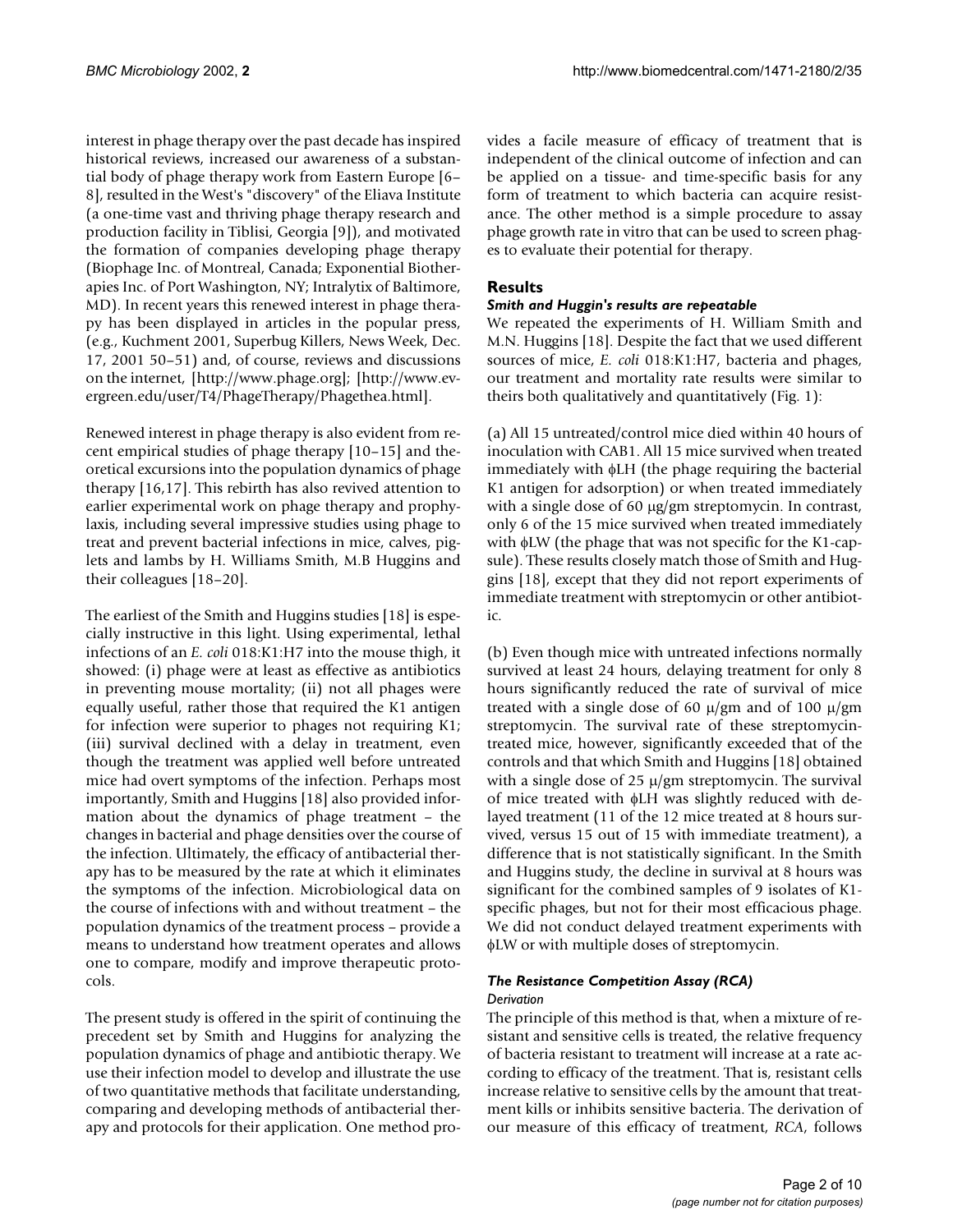



#### <span id="page-2-0"></span>**Figure 1**

Survival of CAB1 infected mice: (Top) Immediate Treatment – Mice were inoculated with  $10^8$  CAB1 in the right thigh and within one minute treated by inoculation in the left thigh with (i) a control (saline or a CAB1-pseudolysate) (ii) 108 non-K1 specific phage  $\phi$ LW, (iii) 10<sup>8</sup> K1-specific phage  $\phi$ LH, or (iv) 60 µg/ml streptomycin. (Bottom) Delayed Treatment: – Mice were inoculated with  $10^8$  CAB1 in the right thigh and, 8 hours later, treated by inoculation in the left thigh with (i) 0.85% saline (control), (ii) 108 K1-specific, φLH, phage, (iii) 60 µg/gm streptomycin, or (iv) 100 µg/ml streptomycin.

from standard population genetics models of selection between two haploid genotypes that different in their relative fitness [21]. (Following convention, we use italicised *RCA* for the parameter value or estimate, and normal font RCA for the assay procedure.) In this perspective, sensitive and resistant bacteria are the two competing genotypes. The RCA estimates the relative fitness advantage (or disadvantage) of the resistant bacteria over sensitive bacteria. In situations where one has the luxury of many sampling points, an *RCA* can be calculated from the slope of the natural log of the ratio of the densities of Resistant/Sensitive as a function of time [22]. In situations where only two points are feasible, the initial frequency of resistant bacteria in the inoculum  $(p_0)$  and the frequency of resistant bacteria at time t  $(p_t)$  an *RCA* can be calculated from

 $RCA = \ln \left[ \frac{p_t (1-p_0)}{p_0 (1-p_t)} \right] / (t \qquad (1))$ 

(for the derivation see Crow and Kimura [21]).

The value of *RCA* is the selection coefficient of resistant cells (in the vernacular of population genetics). If *RCA* > 0 then the resistant cells have an advantage, if *RCA* < 0, the resistant cells are at a selective disadvantage. *RCA* operates on an exponential scale:

$$
p_t/(1-p_t) = e^{tRCA} (p_0/(1-p_0)).
$$
 (2)

If the differential success of sensitive and resistant cells is constant over time, then the ratio of resistant to sensitive cells increases by a factor of e*RCA* every hour (unit of t). Assuming that cells are not growing and that treatment kills sensitive cells, an *RCA* of 0 means that sensitive cells are not killed, an *RCA* of 1 means that 63% of sensitive cells are killed per hour (95% in 3 hours), and an *RCA* of 2 means that 86.5% of sensitive cells are killed per hour (99.8% in 3 hours). If the process is not constant, then the *RCA* is an average over the interval of estimation and should not be projected to longer intervals; however, estimations of *RCA* at different times would reveal how treatment efficacy is changing with time.

As an alternative to using the initial frequency of resistant cells as the estimate of  $p_0$ , one can substitute the final frequency (*qt* ) of resistant bacteria in untreated controls (as was done here). This substitution controls for intrinsic differences in fitness of the two bacteria, for differences in the physiological states of the bacteria at the time of inoculation that could affect their growth rates independent of treatment, and for possible differences in the host response with and without treatment. The resulting *RCA* is thus the advantage of resistant cells over sensitive cells relative to their advantage in the absent of treatment. For example, in the absence of antibiotic treatment, resistant bacteria may have a disadvantage in competition with sensitives [23], and use of  $q_t$  in place of  $p_0$  will correct for this effect. It is important, however, that the controls from which  $q_t$  is obtained be inoculated with the same mix of bacteria and be sampled at the same times as the treated mice.

*Bacteria become refractory to phage and antibiotics within 8 hours* As noted in Figure [1](#page-2-0) and in more detail in [18–20], the survival rate from treatment with phage and antibiotics declines dramatically with the term of infection. A declining efficacy of delayed treatment is also evident by com-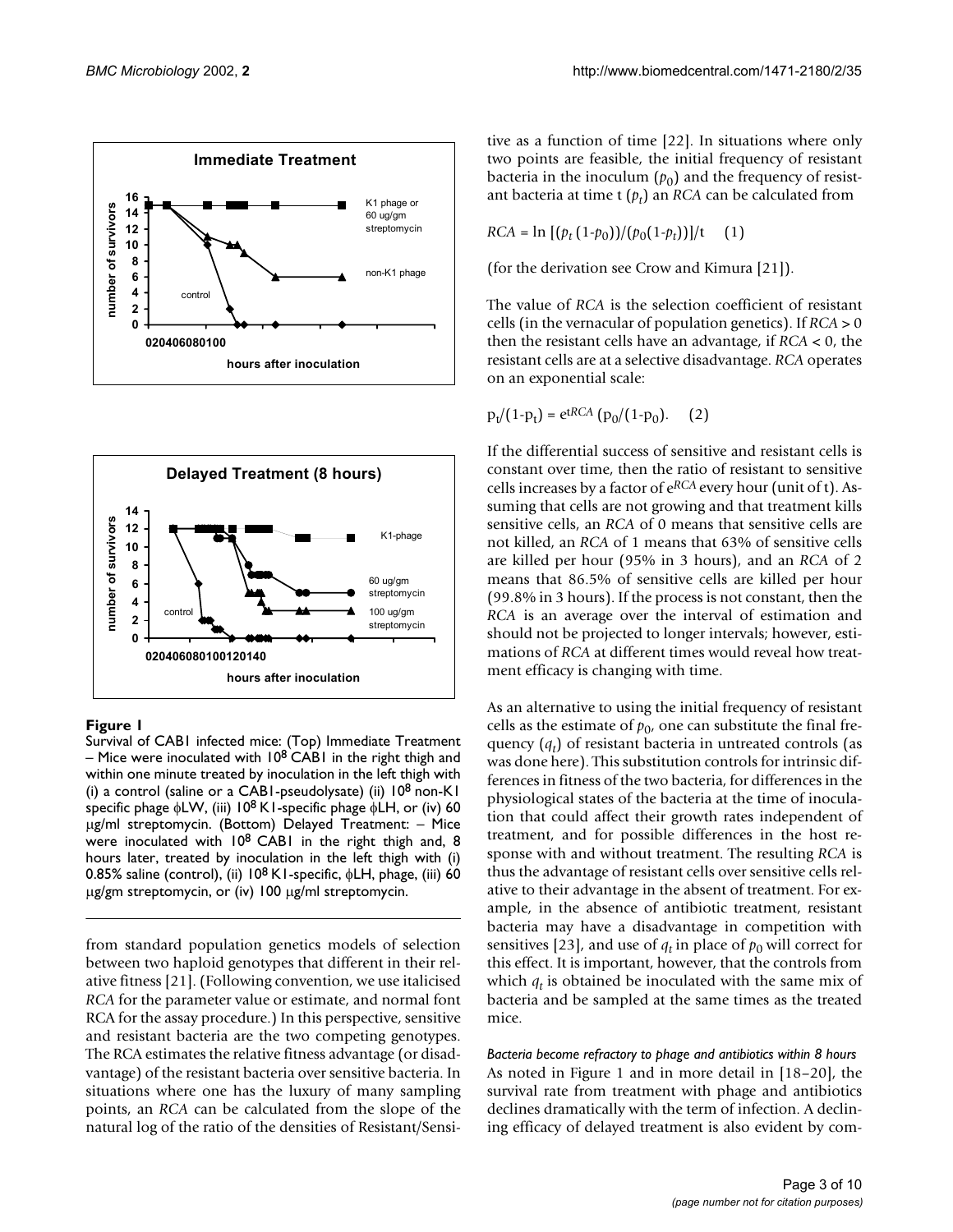| Table 1: Resistance Competition Assay comparison of treatment |  |
|---------------------------------------------------------------|--|
| factors                                                       |  |

|                                        | RCA value                                        |                                             |
|----------------------------------------|--------------------------------------------------|---------------------------------------------|
| <b>Treatment</b>                       | Immediate                                        | <b>Delayed</b>                              |
| φLH-Phage<br>streptomycin<br>φLW-Phage | $1.7 \pm 0.14$<br>$2.1 \pm 0.12$<br>$0.2 + 0.07$ | $0.3 + 0.13$<br>$0.5 + 0.10$<br>not assayed |

Resistance Competition Assay (RCA) of bacteria from the infected legs of mice sampled 3–4.5 hours after treatment of CAB1 infections (mean  $\pm$  1 std error). Bacterial resistance was specific to the treatment, phage or streptomycin. Immediate treatment was delivered at the same time as the bacterial inoculation; delayed treatment was delivered 8 hours after inoculation. For treatment with streptomycin and φLH-phage, resistant bacteria have significantly higher *RCA* values with immediate treatment than with delayed treatment (t-tests, P < 0.002 for φLH-phage; P < 0.005 for streptomycin). With immediate treatment, *RCA* values of resistant bacteria are significantly higher both for streptomycin and φLH than for φLW (P < 0.005 and P < 0.01, respectively), but the difference between immediate treatment with streptomycin and φLH is not significant (0.05 < P < 0.10). An *RCA*  value of zero indicates that resistant bacteria have no advantage over sensitive bacteria, hence that treatment is presumably ineffective in killing bacteria in the leg; presumed treatment efficacy increases as the *RCA* increases above zero. Treatment doses were ~108 phage/mouse or 100 µg/gm streptomycin sulfate via an intramuscular injection into a limb. Frequencies of sensitive and resistant bacteria were estimated as in Methods.

paring *RCA* values for φLH or streptomycin (Table 1). The *RCA* for a single dose of streptomycin was 2.1 after immediate treatment but declined to 0.5 when treatment was delayed 8 hours. The corresponding values for the K1-specific phage were 1.7 and 0.3. The *RCA* for φLH at 8 hours is statistically indistinguishable from that for immediate treatment with φLW (0.2), even though the mouse survival under these two conditions differs significantly (Fig. [1;](#page-2-0) P < 0.02). It is thus evident that by eight hours the bacteria had declined in their susceptibility to phage, and antibiotic efficacy declined as well. It is noteworthy that there were no apparent clinical symptoms of these infections at 8 hours (or even at 12 hours).

The bacteria inoculated into the thigh not only became refractory to antibiotic and phage treatment within a few hours after inoculation, they persisted and remained refractory to phage treatment for a number of days if the mouse survived. In samples taken 7 days after treatment, the density of the  $\phi$ LH phage in the thigh was 10<sup>9</sup> phage particles per gram, and while phage resistant cells were present, 80% (0.81  $\pm$  0.01) of the bacteria isolated from leg tissue remained sensitive to this phage.

#### *The Phage Replication Assay: phages* φ*LW and* φ*LH have similar growth rates in broth but not serum*

Mortality rates of mice in Smith and Huggins [18] and here, as well as the RCA values, indicate that phages specific for the K1-capsule are more effective in controlling the infections than phage that are not specific for the capsule. Could this have been anticipated from the in vitro capacity of the phage to replicate on and kill E. coli 018:K1:H7? The Phage Replication Assay (PRA) attempts to provide a measure of in vitro efficacy that can be extended to in vivo performance. The rate of doubling of a population of lytic phage on a population of bacteria measures the ultimate efficacy of that phage in killing those bacteria. This overall replication rate depends on adsorption rate, latent period, and burst size on that bacterial host, as well as temperature and other physical properties of the culture conditions (see Additional file 1). The rate of replication also depends on the ratio of phage to bacteria (the multiplicity of infection) and most critically on the density and physiological state of the bacterial population [24,25]). Despite the many factors that influence phage replication rates (and hence influence the PRA value), these factors are easily controlled, and furthermore, the comparison of PRAs between different phages is straightforward if the PRAs are obtained from common bacterial cultures (as here, see Methods).

Our *PRA* values are surprising in some respects yet are consistent with the mouse mortalities and microbiological data. When the *PRA* of these phage were estimated on cells grown in Luria Broth, there was no apparent difference between the two phages (Fig. 2); the *PRA*s were strongly affected by cell densities, but both phages showed similar patterns, and there is no basis from these in vitro data for suggesting any difference in their efficacy at replication on and killing CAB1. Note that the observed *PRA*s declined with increasing bacterial density, the opposite of the effect seen in the simulations of Additional file 1. There are in fact two opposing effects of cell density on the PRA. One is that higher cell densities reduce phage generation time by decreasing the time for a phage to encounter a host. This increases the *PRA*. The other is that high cell densities exhaust nutrients in the media and thereby slow bacterial growth, in turn reducing phage metabolism and thus reducing the *PRA*. Only the former effect was considered in the model of Additional file 1.

When the *PRA* was estimated on cells grown in mouse serum, the K1-specific phage φLH had a much higher rate of replication than φLW (Fig. 2). Despite variance in the estimates, there was a pronounced superiority of the K1-specific phage φLH over the non-specific phage φLW. Although this serum assay did not fully mimic in vivo growth conditions, it certainly supports the hypothesis that the greater treatment efficacy of φLH is specific to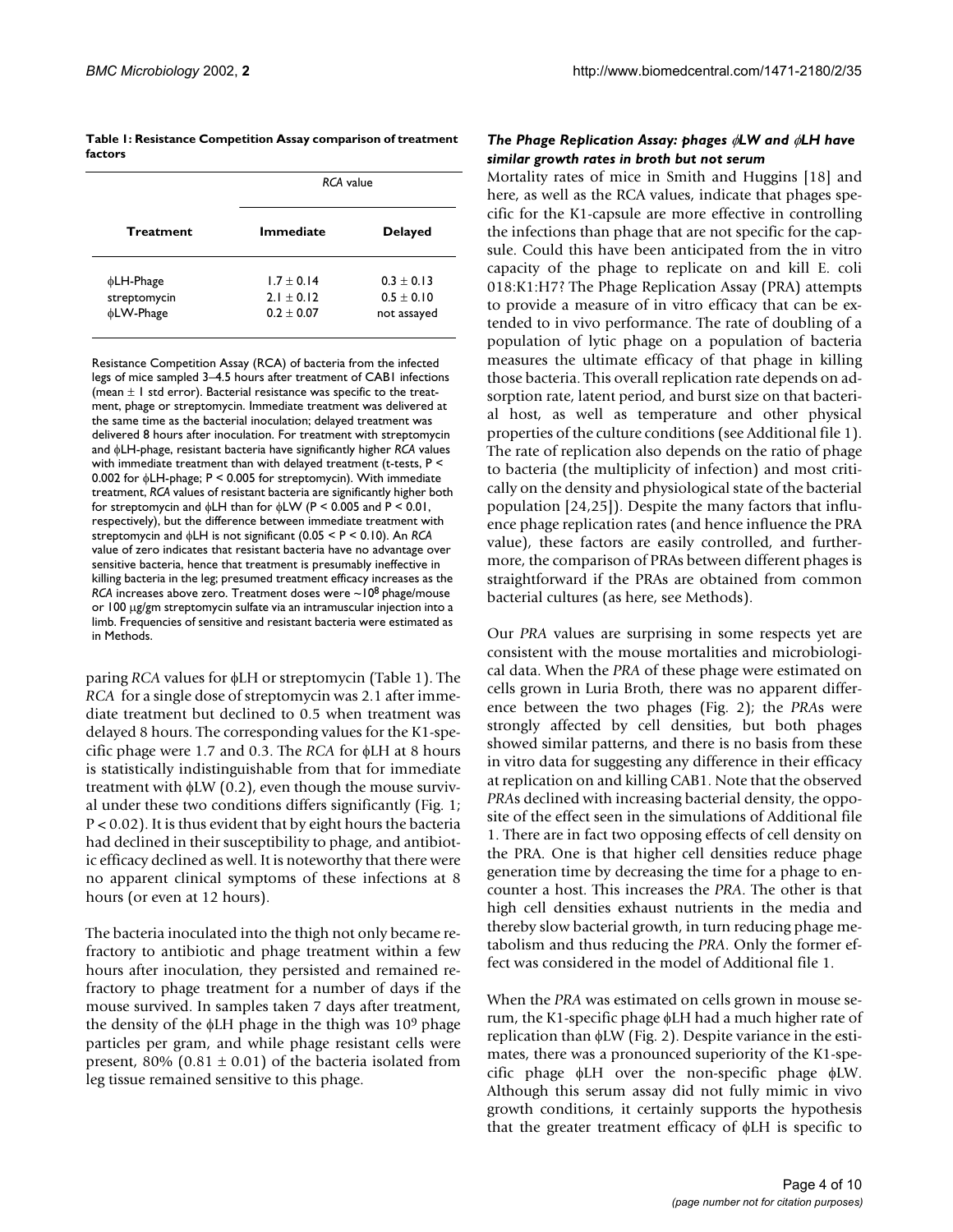

# Growth rates of phages

#### **Figure 2**

Phage Replication Assay: Rate of replication of φLH and φLW on CAB1 in LB and in mouse serum. In LB, the growth rates of the K1 phage (φLH, squares connected by the solid line) are similar to those of the non-K1 phage (φLW, solid circles connected by the dashed line) across a range of densities, with both phages growing more rapidly on cells at low density than on cells at high density, near saturation. However, on cells grown in mouse serum, the growth rate is much higher for the K1-specific phage, φLH, (gray triangles) than for the non-K1 specific phage, φLW (gray circles). Growth rate is presented as doublings of phage concentration per hour; standard error bars are given for each black point (on the lines), but most are so short as to be obscured by the point. Each gray point represents one assay in serum.

phage replication on bacteria in mice and is not from a general superiority of φLH.

#### **Discussion**

Our goal here was to develop procedures to explore the dynamical underpinnings of success and failure in treating bacterial infections. To illustrate the application of these procedures, we used the *E. coli* K1 mouse thigh infection model of Smith and Huggins [18], and like them, applied treatments of phages and antibiotics. As part of this effort, we repeated their experiments to ascertain if their results were robust. Across a variety of treatments and conditions, mouse mortality rates were remarkably similar between our study and theirs, even though we used a different strain of mice, phages from different sources, and an independently isolated strain of *E. coli* 018:K1:H7. Thus, in the absence of treatment, inoculations of 108 bacteria were fatal in over 95% of mice, but immediate treatment with phage that were specific for the K1 capsule or with streptomycin essentially eliminated mortality from the infection. Immediate treatment with phages that were not specific for the capsule also reduced mortality, but mortality rates for treatment with these phage were greater than with the K1-specific phage. Both studies also observed that mortality increased if treatment was delayed by 8 hours, under most forms of treatment.

#### *Factors affecting treatment success*

Two observations from these combined studies seem especially interesting. (i) Phages vary in treatment success. (ii) Delaying treatment by 8 hours substantially increases the rate of mortality relative to that of immediate treatment (for many of the treatments applied here), despite the fact infected mice survive at least 16 hours longer. In attempting to better understand these observations, we developed two assays. One assay, the RCA (**R**esistance **C**ompetition **A**ssay) measures the efficacy of a treatment in killing or inhibiting the growth of bacteria based on changes in the frequency of treatment-resistant bacteria after treatment is applied. The other assay, the PRA (**P**hage **R**eplication **A**ssay), measures the ability of a phage to replicate on populations of a bacterium under controlled, in vitro conditions.

The *RCA* and *PRA* values reflect what is observed with other (microbiological) measures of the efficacy of treatment. Consider first the effect of delayed treatment, which reduced mouse survival in most treatments. Increased mortality with delayed treatment could have various causes: (i) By the time of treatment, the numbers of bacteria are already sufficiently high that mortality is caused by toxins and tissue damage ensuing from them, rather than from further growth of the bacteria. Under these conditions, reducing the number of bacteria by treatment would have little effect on the clinical outcome of the infection. (ii) By the time of treatment, the numbers of bacteria are so high that the mouse's defenses cannot prevent further growth of the bacterial population, even with treatment, and bacterial numbers simply increase to the point of mortality. This model is similar to that in (i), except that a treatment which controlled bacterial growth would prevent mortality. (iii) As a consequence of the host's response to the proliferating population of bacteria, the site of the infection becomes less accessible to the antibiotic or phages, and the proliferation of the bacterial population can no longer be controlled by these antibacterial treatments. (iv) The bacteria become physiologically refractory to the treatment.

The RCA specifically supports the latter two models. If by eight hours the bacteria were as accessible and responsive to the phage or antibiotic as they were initially, the *RCA* values would remain high. We instead observed a drop in *RCA* values. The data do not rule out additional processes consistent with models (i) or (ii), but the data clearly reveal a reduced bacterial susceptibility or reduced access of treatment to the bacteria when treatment is delayed.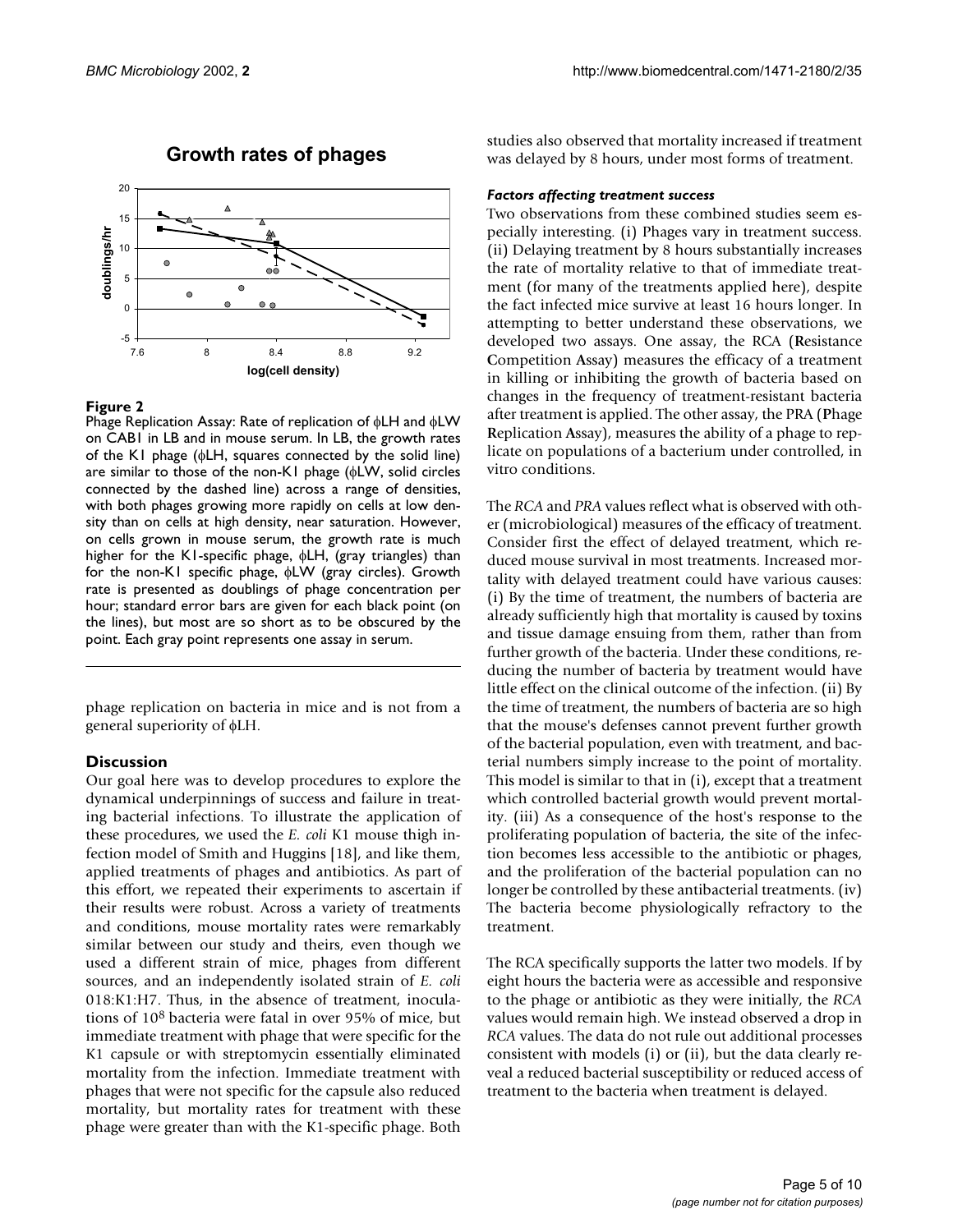More than a half a century ago, H. Eagle and colleagues observed a dramatic decline in the efficacy of antibiotics with the term of the infection in a mouse thigh model. In their now classical investigations of the within-host dynamics of antibiotic treatment, they followed the course of penicillin treatment of *Treponema pallidum* and Group A and Group B Streptococcus [26–28]. Eagle [28] postulated that the most likely reason for the declining efficacy of treatment with the term of the infection was due to (i) a decline in the rate of metabolism and replication of bacteria during the infection, and (ii) that slowly growing or non-growing bacteria are more refractory to penicillin than those that replicating at higher rates. More recent work by E. Tuomanen, A. Tomaz and their colleagues supported this interpretation, a phenomenon they called phenotypic tolerance [29–31]. They also provided evidence that nutrient limitation was the cause of the decline in the rate of bacterial growth [32]. Not only do bacteria become increasingly refractory to the majority of antibiotics as their rate of growth declines, but they also adsorb to and replicate bacteriophage less efficiently [24,33], as is evident from the *PRA* values in Fig. 2. Thus the decline in the efficacy of phage and antibiotic therapy with delayed treatment in our experiments is plausibly attributed to a decline in the rate of replication of *E. coli* K1 once inside the mouse.

The other intriguing observation from Smith and Huggins that we corroborated here is the consistent superiority of phages requiring the K1 antigen for infection, when measured as mouse survival. Our *RCA* values showed a significant difference between the phages in vivo, suggesting that the K1-specific phages replicate at a higher rate than the non-K1-specific phages inside the mouse. Yet although Smith and Huggins casually observed that their non-K1 specific phages were inferior to K1-specific phages at lysing cultures of bacteria grown in artificial media, suggesting intrinsic differences between the phages more generally, our *PRA* estimates indicated that there was no intrinsic difference between our two phages in artificial media. Instead *PRA* differences were consistent with mouse survival and *RCA* data only when the *PRA* was measured on cells grown in mouse serum. Thus the *PRA* enables one to begin unravelling the environmental bases of differences in phage growth in vivo.

In this investigation, we used the mouse thigh infection model because of the many precedents for its use and because of its established repeatability [34–37]. The fact that bacteria undergo such a profound change in susceptibility or accessibility to treatment in only 8 hours raises the question of whether the mouse thigh infection model is representative of natural infections. This question is not necessarily answerable at present, but the results do highlight the fact that development of specific protocols and

phages for treatment in any one experimental model may be inadequate for treatment of the same bacterium under field conditions.

# *The Resistance Competition Assay*

The preceding discussion indicates that the resistance competition assay is consistent with other measures of phage performance in vivo and provides specific insights not easily obtained in other ways. The RCA has other virtues that make it useful for studying phage therapy and other forms of treatment. (1) It is versatile. In addition to being used to study the population dynamics of phage and antibiotic treatment in general, the RCA could be employed to design and evaluate the efficacy of different antibiotic treatment protocols. It can be applied to virtually any experimental model, such as enteric infections [38,39] or urinary tract infections [40]. (2) The RCA provides a more direct measure of the in vivo action of antibiotics (or other treatments) than estimates of the concentrations of these compounds in serum or in solid tissue. Moreover, the RCA protocol controls for the contribution of the host defenses as well as variety other factors that could influence the density of bacteria in a particular tissue. Only the action of the treatment per se can account for the difference in the frequency of resistant bacteria between treated and untreated treated hosts. (3) The RCA is more humane and offers greater statistical power (per animal) than "outcome" measures of the efficacy of treatment based on survival or other clinical indications. The fact that the RCA yields a continuous statistic, rather than a binary one, enables the use of standard statistical analyses in which meaningful comparisons can be made with as few as two replicates per group. (4) The RCA can be applied to populations of bacteria infecting specific tissues at specific times, even allowing multiple measures per animal. However, individual tissues subjected to the RCA must not have high levels of bacterial migration from other tissues over the course of treatment.

The RCA is a sensitive and specific measure of treatment efficacy, and as such, will not correlate perfectly with other measures of treatment. To wit, our *RCA*s were similar between delayed φLH treatment (0.3) and immediate φLW treatment (0.2), even though mouse survival rates were significantly different between them (11 of 12 mice versus 6 of 15). These discrepancies highlight the complexity of the infection process and the fact that different measures of infection dynamics capture different properties. Because our *RCA*s were based on samples from the infected thigh, the values apply specifically to that thigh and do not necessarily reflect the efficacy of treatment in other tissues that may influence host survival.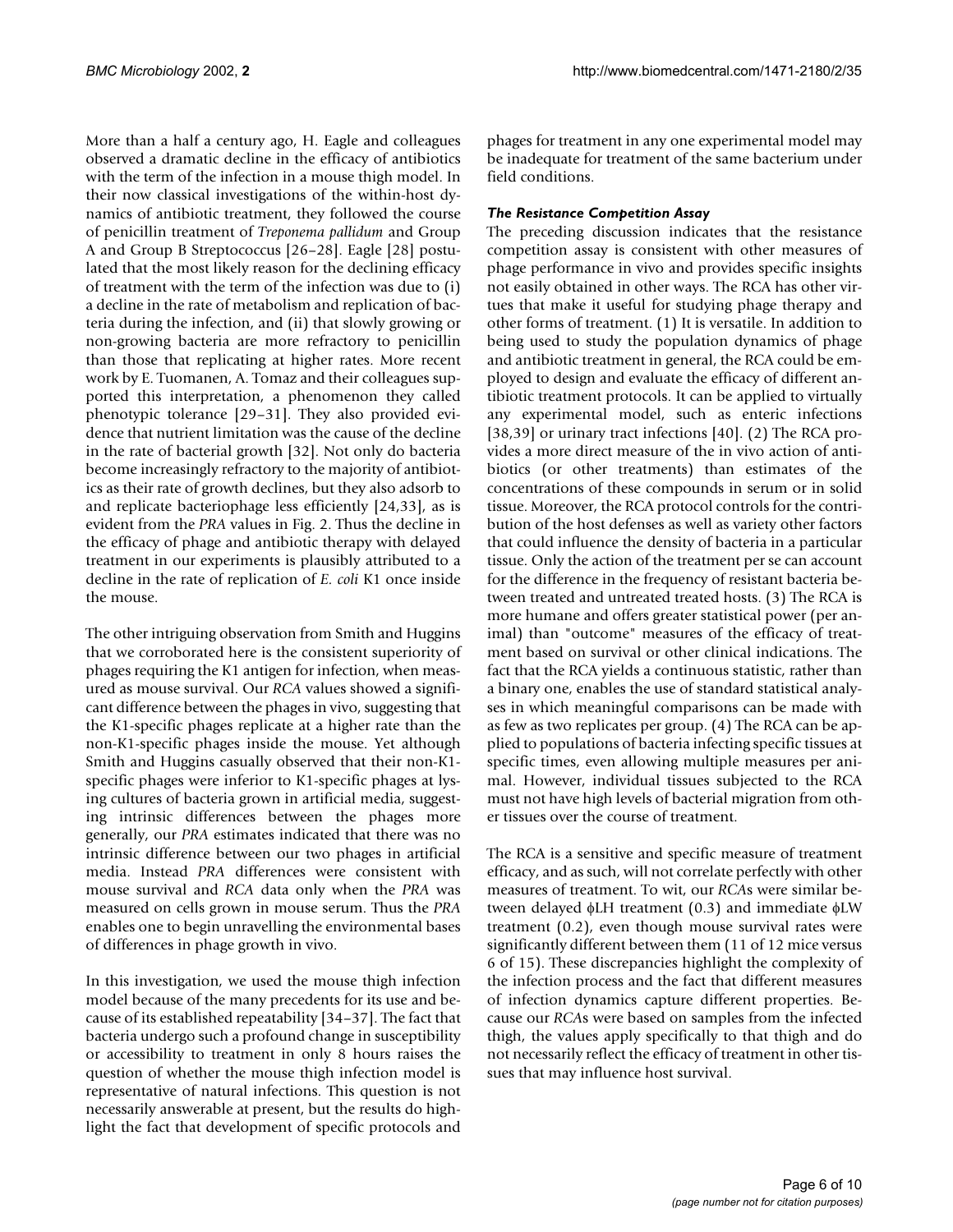#### *The Phage replication assay*

This method has a potential utility beyond that demonstrated here. If phage therapy is to be developed for particular infections, it would be useful to have an in vitro procedure to screen phages for their potential efficacy in vivo. The diversity of phage is enormous. For example among 40 phage isolated from different samples or different plaques on lawns of *E. coli* K12 and *E. coli* B, at least 32 distinct phage were found [41] (as measured by host range and/or restriction pattern). A far greater number of phage could certainly be isolated with a broader array of lawn bacteria and by sampling different sources. The implication is that it should be possible to isolate a substantial number of lytic phage capable of killing most strains of enteric and other bacteria, hence offering a compelling reason to pursue phage therapy as a solution to antibiotic resistance. Screening many phages for their therapeutic potential in experimental animals would be a time- and animal-consuming task. The PRA employed here could facilitate that screening. Our results suggest that phage performance in serum could be a sufficient indicator of in vivo performance, but there is no reason that this assay could not be performed in vitro with other modifications, such as solid tissues. Moreover, as suggested in a recent study [12], in vivo culture may selectively improve the capacity of a phage to replicate on and kill bacteria in a mammalian host.

### *Prospects for phage therapy*

This is a methodological study to develop and experimentally evaluate procedures to measure the efficacy of antibacterial treatment and to screen bacteriophage for their therapeutic potential. Our purpose in performing these experiments and publishing these results is not to advocate the use of phages for the treatment of systemic infections. Nevertheless, because of the current novelty of and aspirations for phage therapy as an alternative to antibiotics, it seems appropriate to acknowledge that our results and those of several other studies offer promise that phage therapy is highly repeatable, can be successful, and is thus worthy of further research for clinical practice. Moreover the use of phage for therapy and prophylaxis needn't be restricted to humans, as phage could obviously be used for these purposes in domestic animals.

There are, of course, a number of problems associated with the use of phage as an alternative to antibiotics. To us the most serious biological problem is a restricted host range. Not only would one have to know the species of bacteria responsible for an infection, it would be necessary to know which phages can infect that strain of bacteria. These requirements are certainly inconsistent with current empiric therapy that uses broad spectrum antibiotics, which dominates how antibiotics are employed in the community as well as in hospitals. Commonly, it is not clear whether a bacterial infection is responsible for the symptoms being treated with antibiotics, much less the species, strain, and resistance profile of the bacteria responsible. On the other hand, there are situations, like epidemics, where this knowledge would be available. And as procedures to identify the bacteria responsible for symptomatic infections get better and more rapid, it soon may be quite easy to get this information from individual patients. As a consequence of the ever increasing frequency of antibiotic resistant bacteria, the range of antibiotics to which individual bacteria are resistant, and the limited number of targets to which current (and soon to be anticipated) antibiotics are directed, there is a pressing need to develop alternative methods of treating and preventing bacterial infections. Phages certainly offer some of the most readily-available and promising alternatives.

### **Conclusions**

(1) The results of the Smith and Huggins 1982 study of phage and antibiotic therapy [18] are repeatable and robust quantitatively as well as qualitatively. Using their almost invariably (more than 95%) lethal *E. coli* K1 mouse thigh infection protocol, but with different strains of mice and independently isolated phages and bacteria, we obtained the same frequencies of treatment survival as they did. As they also observed, phages that required the K1 capsule for infection provided greater mouse protection than phages that did not require K1. When treatment was administered within minutes of the infection, both the K1 specific phage and single doses of streptomycin completely prevented infection-induced mortality. If, however, treatment was delayed by eight hours, the rate of recovery with a single dose of streptomycin (the most effective antibiotic in the Smith and Huggins study) was reduced by approximately 50%.

2) The Resistance Competition Assay (RCA), one of two protocols developed here, uses the change in the frequency of a minority population of bacteria resistant to the treating agent as a measure of the efficacy of treatment in vivo. Our *RCA* estimates from phage and streptomycin treatment of *E. coli* K1 infections in laboratory mice are consistent with mortality rates. With immediate treatment, the *RCA* values for the streptomycin and K1-specific phages (which totally prevented mortality) were both substantially greater than that of the phage not specific for the K1 capsule (for which 60% of the treated mice died). *RCA* values for the K1-specific phage and for single doses of streptomycin when treatment was delayed by eight hours were substantially and significantly less than those estimated for immediate treatment. The RCA supports earlier observations that as time between infection and treatment increases, bacteria become increasingly refractory to treatment (e.g., because of changes in bacterial physiological and/or the host environment).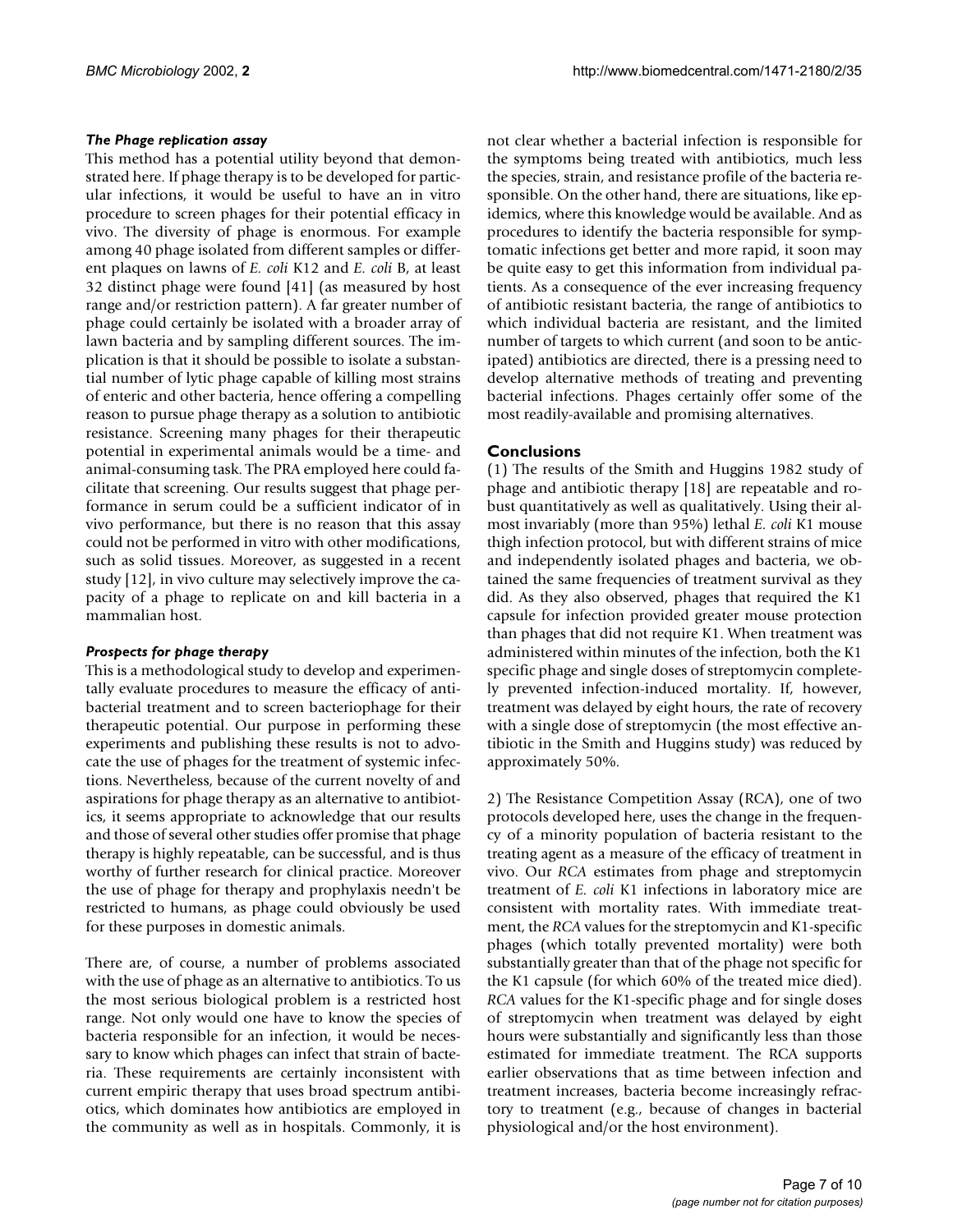3) The Phage Replication Assay (PRA) provides a simple measure of the rate of replication (and host cell killing) of lytic phage under defined conditions. By varying those conditions, it is possible to identify factors that affect phage growth and hence their efficacy in killing the target bacteria. Over a wide range of densities of bacteria growing in artificial medium, the estimated *PRA*s were similar between the K1-specific and non-specific phages. Based on these estimates we would not have anticipated different efficacies of these phage in treating E. coli K1 infections. On the other hand, the assay performed in mouse serum yielded substantially greater efficacy of the K1-specific phage, matching its superior performance in the mouse.

4) The results of this investigation, like those of Smith and Huggins and others, support the potential of phage for treating bacterial infections and the development of experimental infection models to evaluate and optimize the efficacy of antibiotic as well as phage treatment protocols. Our results illustrate the value of exploring the dynamics of the bacterial population during treatment in the evaluation and design of treatment protocols

### **Methods**

#### *Culture and sampling medium and procedures*

In vitro, liquid cultures of bacteria and phage were grown and maintained in Luria – Bertani broth (LB), supplemented with 1 gm/l glucose. Bacterial densities were estimated from colony counts on Petri dishes (plates) containing 25 mL of LB with 1.75% agar. Phage densities were estimated on these plates with 3 ml top (0.7%) agar containing LB glucose and 100 ul of an overnight culture of the bacteria (about  $2 \times 10^9$  bacteria per ml). When needed, the bacterial and phage suspensions were serially diluted in 0.85% saline or LB Glucose before plating. When rare (less than 10%), phage-resistant bacterial densities were estimated by plating with and without  $\sim 10^9$ phage particles in soft agar; when common, they were estimated by streaking individual colonies across high densities of phage on plates. A similar selective plating procedure was used to estimate the densities of antibiotic resistant bacteria.

### *Bacteria*

The primary strain used in these experiments was CAB1, an *E. coli* of the same serotype as that used by Smith and Huggins [18] (O18:K1:H7), but isolated from a different source [42]. We also used a TcR, Kps-, *E. coli* K-12 chimera of this isolate, designated CAB281, that does not express the K1 antigen [42].

### *Phage*

Phages were isolated from an Atlanta, Georgia sewage treatment plant. An aliquot of liquid sewage from the inflow to the plant was treated with chloroform to kill bacteria and human viruses. The chloroform-free supernatant was then enriched for *E. coli* 018:K1:H7-specific phage by adding 1 ml of this suspension to 10 ml LB containing CAB1 (approximately  $4 \times 10^7$  bacteria per ml). These mixtures of bacteria and sewage were grown for a minimum of four hours, mixed with chloroform, and centrifuged to remove debris. The vast majority of phages in these crude lysates were able to grow on CAB281 as well as CAB1, hence were not K1-specific. To enrich for K1-specific phage, the mixed lysate was incubated with CAB281 and treated with chloroform 10 minutes later to abort infections. After removing the chloroform, the cycle was repeated 4 times. The phage were then plated with lawns of CAB1 and single plaques were patched onto lawns of CAB281. Of the 50 plaques isolated after this passage, two were from phage that grew on CAB1 but not on CAB281, hence were presumed to be specific for the K1-capsule. From these plates, one clone each of a K1-specific and non-K1 specific phage was chosen, designated φLH and φLW, respectively.

The two phages were characterized morphologically and molecularly. Electron micrographs revealed that both had a B1 morphology [43] similar to phage λ but with a tail of hexagonal symmetry and a somewhat shorter head-tail connector than λ. Whole genomes of both phages migrated in agarose gels at approximately 40 kb; genomes of φLH and φLW were sensitive to *Xmn* I digestion but showed different digestion patterns.

#### *In vivo experiments*

All mouse experiments were conducted at Emory University using protocols approved by the Emory University Institutional Animal Care Committee. All of the *in vivo* experiments were performed with female, outbred, white (Swiss) mice (Harlin Sprague) of from 6 to 10 weeks of age (22–30 grams). Mice were maintained in cages containing 5 or fewer animals. Using 1 ml tuberculin syringes, suspensions of bacteria were injected into a mouse thigh. For treatment, phage lysates, pseudolysates (phage-free bacterial cultures treated with chloroform), saline or streptomycin sulfate (SIGMA™) solutions were injected into the opposite thigh or a forelimb muscle. Although chloroform was absent from injected lysates and pseudolysates, no other attempts were made to refine these preparations. Except as noted, the numbers of bacteria and phage injected were each approximately 108 and the total volume injected was normally 0.1 ml or less. Following the initial inoculation, the infected animals were periodically observed (usually at intervals of less than 12 hours), with more frequent observations (2 hour intervals) made during the 28–40 hour post infection period when mortality was anticipated. Infected mice surviving beyond 48 hours never succumbed to the infection in the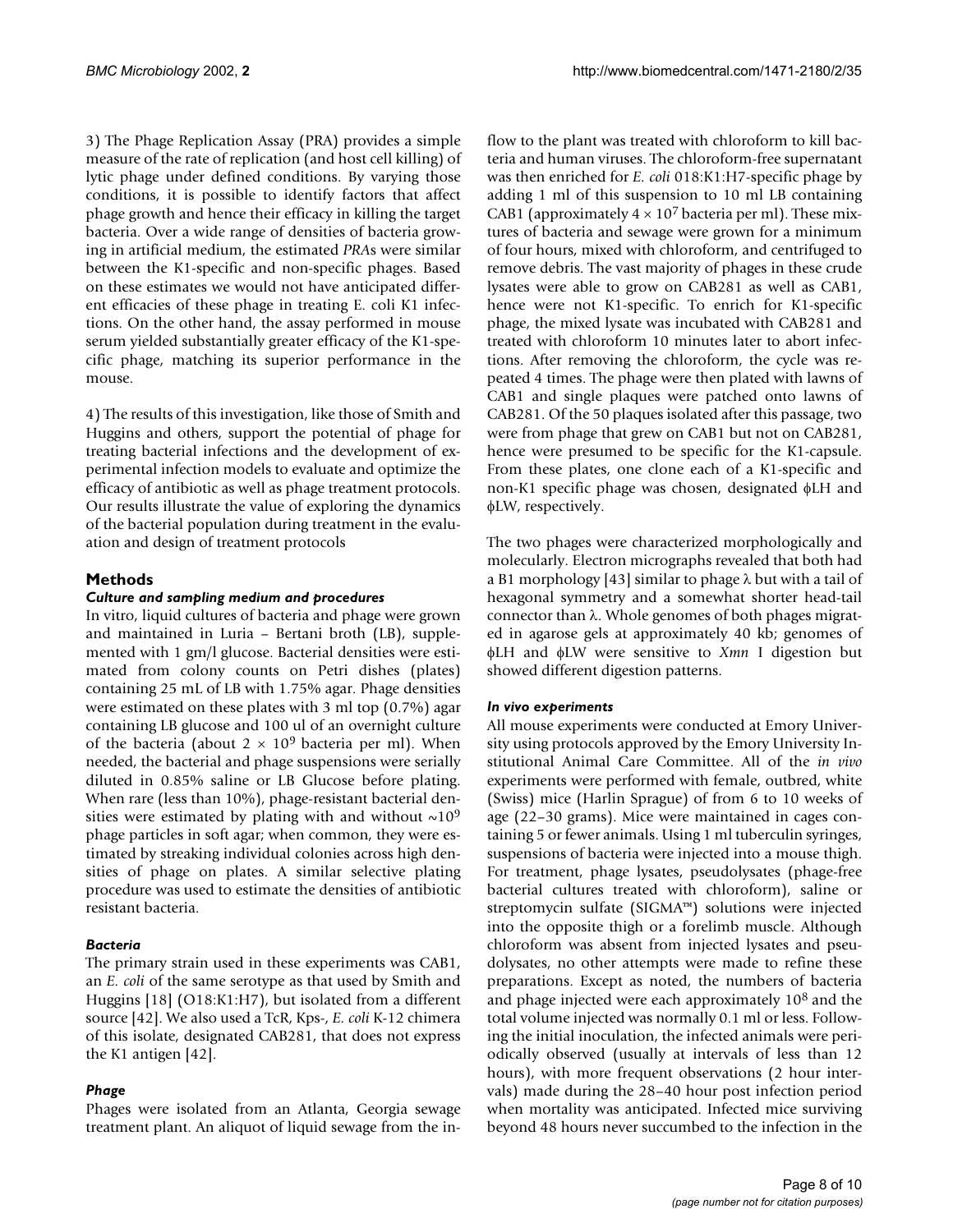next 5 days. In situations where the mouse's ataxic appearance indicated that death was imminent, the mouse was euthanized.

Samples of bacteria and phage taken from leg muscle were maintained for a maximum of 1 hour on ice before being weighed and suspended in 2 ml of saline and homogenized with a Tissue Tearor™. The densities of bacteria and phage in these homogenates were estimated by diluting and plating.

## *Resistance Competition Assay (RCA)*

This assay measures the efficacy of phage or streptomycin in limiting replication by an infecting population of bacteria in infected mice. The principle underlying this assay is that bacteria resistant to a treatment will increase in frequency over sensitive bacteria only to the extent that the treatment is effective at killing or reducing the rate of growth of the sensitive bacteria. The assay converts the advantage of resistance into a measure of treatment efficacy. For this assay, mice were inoculated with mixtures of 108 bacteria (CAB1) that were sensitive to the treatment (phage or antibiotics) along with low frequencies (10-2– 10-3) of bacteria resistant to the treatment. The mice were then treated with phage or streptomycin either immediately (0 hours) or after a delay of 8 hours, or were inoculated with sterile 0.85% saline (controls). At 3, 4, or 4.5 hours after treatment, the mice were sacrificed and the relative frequencies resistant bacteria in the mixtures were estimated from the homogenized leg tissue. We applied this assay in two ways: 1) By using different mice for the immediate and delayed treatments or, 2) by inoculating the same mouse in different hind limb thighs, with the second inoculation delayed 8 hours, and treating the mouse immediately by inoculation of streptomycin, phage or saline into the musculature of a forelimb

### *Phage Replication Assay (PRA)*

This procedure estimates in vitro the potential therapeutic efficacy of phages. It simply measures the rate at which a phage population increases in density (its rate of replication) when grown on a strain of bacteria under prescribed, controlled conditions. Phage replication in vivo is presumed to be an integral part of phage therapy success, so to the extent that replication in vitro mirrors replication in vivo, this assay should indicate which phages are the best choices for therapy. The rate of replication of φLH and φLW on CAB1 was measured in LB and in mouse serum. Assays in LB were conducted as follows. The bacteria were grown with aeration in LB at 37° until reaching a specified density as measured by light scattering from a side-arm flask. Glucose and calcium were not added to the LB in these assays. Aliquots of 1 ml of the growing bacterial cultures were added to empty tubes along with the phage. The suspensions were grown for 1 hr at which time chloroform was added. Assays in mouse serum were conducted similarly, except that the densities at the time the phage were added were determined by plating and thus could not be standardized between replicates. The bacteria were allowed to replicate in serum for at least 2 hours before addition of phage. Phage concentrations were determined at the beginning and end points to calculate a per-capita increase ratio,  $ρ$ ; we then transformed this value to  $log_2(ρ)$ to estimate of the number of doublings per hour (see the Additional file 1 for the sensitivity of this measure).

Several precautions were taken to avoid biases and reduce the error in estimating ρ. Phage concentrations were maintained at low levels throughout the assay so that uninfected cells did not become limiting (the final phage density was never greater than the cell density, indicating that a majority of cells remained uninfected during the assay period). To reduce sources of variance in growth rate extrinsic to the phages, growth rate assays of both phages were usually conducted simultaneously with aliquots of the same parent culture for both phages.

# **Authors' contributions**

JB and BL derived the methods used in this paper and conducted the experiments reported in Fig. [1;](#page-2-0) BL created the Additional file 1. JB conducted the PRA measures in Fig. 2. BL, NW, and TD carried out the RCA assays of Table 1. CB provided the bacterial strains CAB1 and CAB281 and advice. All authors approved the final manuscript.

# **Additional material**

### **Additional File 1**

*Sensitivity of Phage Replication Assay to Growth Conditions. This file explains some assumptions that underlie the Phage Replication Assay (PRA), how assay conditions may violate those assumptions and affect those values estimated, and how to minimize the effect of violating those assumptions. A mathematical model using differential equations is provided to evaluate the magnitudes of some of these effects.* [Click here for file](http://www.biomedcentral.com/content/supplementary/1471-2180-2-35-S1.pdf) [\[http://www.biomedcentral.com/content/supplementary/1471-](http://www.biomedcentral.com/content/supplementary/1471-2180-2-35-S1.pdf)

## **Acknowledgements**

2180-2-35-S1.pdf]

We thank Rustom Antia, and John Mittler for useful suggestions and Holly Wichman for comments on the manuscript. We are particularly grateful to Theresa Abak and her colleagues at the Emory University Animal Care facility for their excellent help and support in this endeavor. Finally, we wish to acknowledge the technical assistance and agar engineering of Candice Gianelloni and Lisa Kelcourse. This investigation was supported by a grant from the National Institutes of Health to BRL (GM33782) and grants from the NSF (DEB9726902) and NIH (GM57756) to JJB. We dedicate this report to the memory of H. Williams Smith.